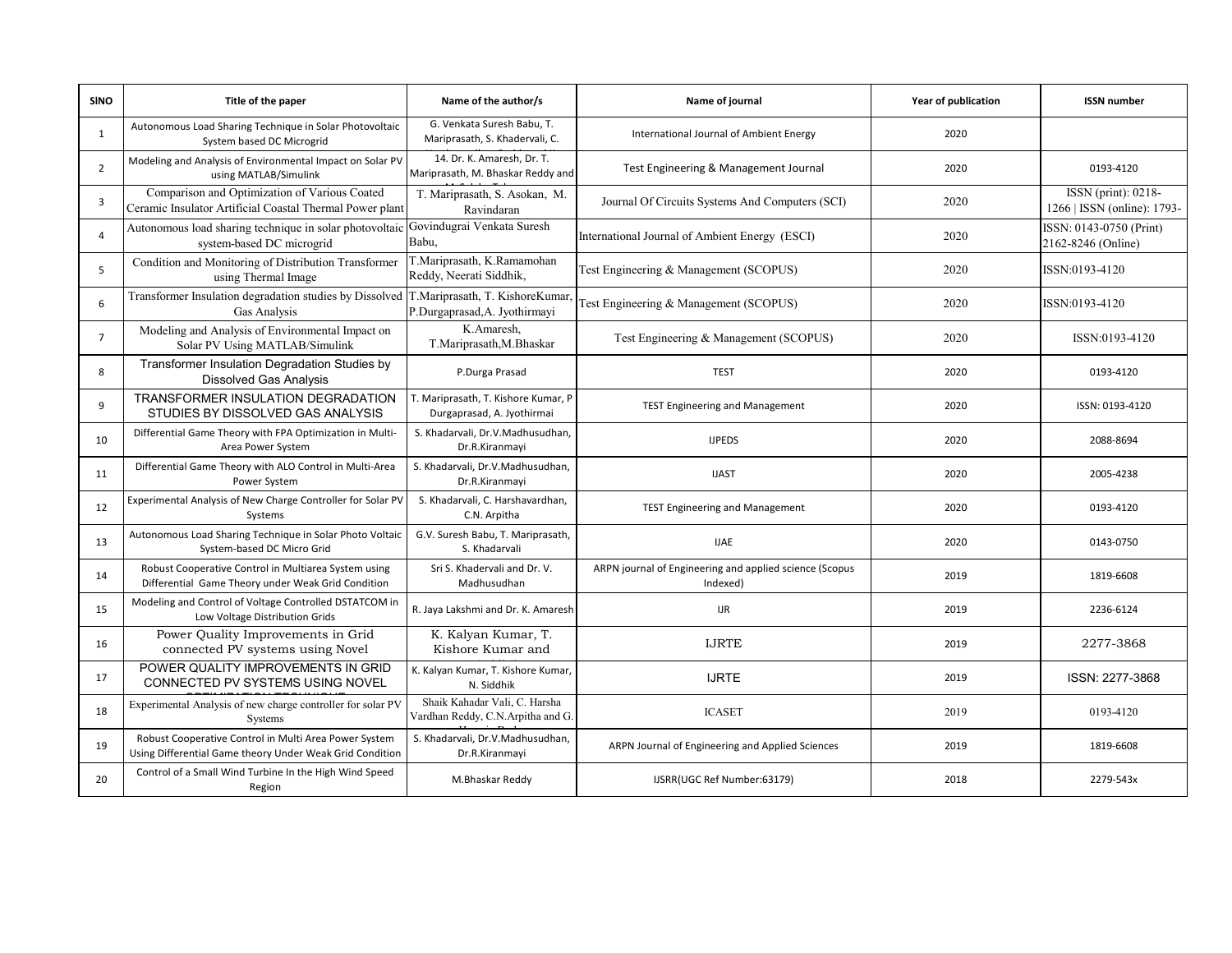| 21 | Autonomous Coordination of Multiple PV/Battery Hybrid In<br><b>Islanded Micro Grids</b>                      | Saleha Tabassum                               | JETIR(UGC Ref Number:63975)                                                             | 2018 | 2349-5162                              |
|----|--------------------------------------------------------------------------------------------------------------|-----------------------------------------------|-----------------------------------------------------------------------------------------|------|----------------------------------------|
| 22 | A 1-Ø Grid-Connected PV Inverter Based on a 3-Switch 3-<br>Port fly backwith series Power Decoupling Circuit | T. Kishore Kumar                              | <b>IJSETR</b>                                                                           | 2018 | 2279-5435                              |
| 23 | Lower Power Energy Conversion System with Two Phase P <sub>m</sub><br>Machine and a Rectifier with Reduced   | N. Siddhik                                    | <b>IJSETR</b>                                                                           | 2018 | 2236-6124                              |
| 24 | Micro-grid based Energy Generation System with Brushless<br>Generators                                       | A. Swetha, Dr. K. Amaresh                     | IJR(International Journal of Research)                                                  | 2018 | 2236-6124                              |
| 25 | Fly back Micro Inverter control strategy with hybrid mode<br>for PV AC modules                               | K.Kalyan Kumar, S.V.Sai Divija                | <b>IJIEMR</b>                                                                           | 2018 | 2456-5083                              |
| 26 | Performance Evaluation of Pole arch modified SRM and<br>Optimization of Energy Loss using Fuzzy Logic        | Ravindran, Dr.T.Mariprasath,<br>V.Kirubakaran | Current Signal Transduction Therapy(Scopus Indexed)                                     | 2018 | 2212-389X                              |
| 27 | Micro-grid based Energy Generation System with Brushless<br>Generators                                       | A. Swetha and Dr. K. Amaresh                  | <b>IJR</b>                                                                              | 2018 | 2236-6124                              |
| 28 | A Real Time Study on Condition Monitoring of<br>Distribution Transformer Using Thermal Imager                | T. Mariprasath, V. Kirubakaran                | Elsevier, Infrared physics & Technology (SCI)                                           | 2018 | ISSN / eISSN: 1350-4495 /<br>1879-0275 |
| 29 | Fly back micro inverter control strategy with<br>hybrid mode for PV AC modules                               | K. Kalyan Kumar and S.V.<br>Sai Divija        | <b>IJIEMR</b>                                                                           | 2018 | 2456-5083                              |
| 30 | A SINGLE PHASE GRID CONNECTED<br>PHOTOVOLTAIC INVERTER BASED ON A                                            | A.CHANDRA SUDARSAN<br>REDDY, T.KISHORE KUMAR  | <b>IJSRR</b>                                                                            | 2018 | ISSN NO: 2279-543X                     |
| 31 | Smart Grid Control in Distributed Generation by Using<br><b>Matrix Converter</b>                             | Dr. K. Amaresh                                | <b>IJSETR</b>                                                                           | 2017 | 2278-7798                              |
| 32 | A DC Grid Based Wind Power Generation System in a Micro<br>grid                                              | K.Kalyan Kumar                                | <b>IJSETR</b>                                                                           | 2017 | 2319-8885                              |
| 33 | Feasibility Analysis of Karanja as Alternate Liquid<br>Dielectrics for Distribution Transformers             | T. Mariprasath1, V.<br>Kirubakaran2           | John Wiley & Sons Ltd, International Transactions on<br>Electrical Energy Systems (SCI) | 2017 | ISSN / eISSN: 2050-7038                |
| 34 | A DC Grid Based Wind Power Generation in a<br>Micro Grid                                                     | K. Kalyan Kumar and M.<br>Suma Latha          | <b>IJSETR</b>                                                                           | 2017 | 2319-8885                              |
| 35 | Modeling of Unbalanced Radial Distribution System                                                            | K. Subramanyam and Dr. K.<br>Amaresh          | <b>AIJREAS</b>                                                                          | 2016 | 2455-6300                              |
| 36 | ANN Control based Micro Grid Frequency and Voltage<br>Deviation Reduction with Attached Storage System       | K. Veera Karthik and Dr. K.<br>Amaresh        | <b>AIJREAS</b>                                                                          | 2016 | 2455-6300                              |
| 37 | Modeling of Unbalanced Radial Distribution System                                                            | K. Subramanyam and Dr. K.<br>Amaresh          | <b>AIJREAS</b>                                                                          | 2016 | 2455-6300                              |
| 38 | Two level Inverter based STATCOM for high power<br>Applications with PQ Controller'                          | K. Kalyan Kumar and G.<br>Madhan Mohan Reddy  | <b>IJMETMR</b>                                                                          | 2016 | 2348 - 4845                            |
| 39 | Power Quality Improvement Of Pv Solar Farm As Statcom<br>Nighe And Day Using Fuzzy Logic Control             | N.Siddhik, and M.Sudhakar<br>Reddy            | <b>IJMETMR</b>                                                                          | 2016 | $2348 - 4845$                          |
| 40 | A NEW BREED OF HVDC TRANSMISSION SYSTEM BASED ON<br>A NETWORK FAULT-TOLERANT VOLTAGE SOURCE                  | Sri. M. Lakshmi Naryana                       | <b>IJRAET</b>                                                                           | 2016 | 2347-2812                              |